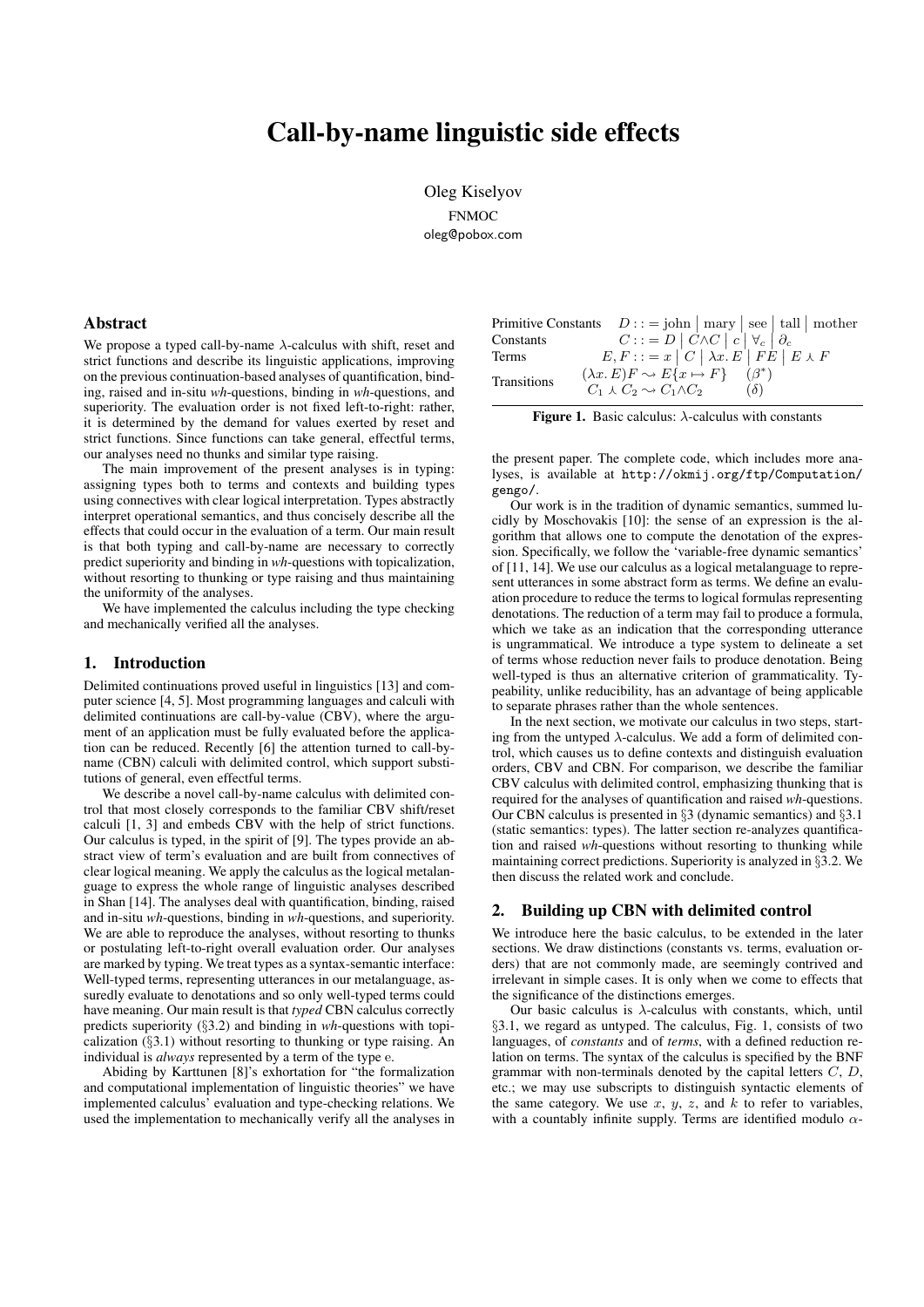conversion. We write  $E\{x \mapsto F\}$  for a capture-avoiding substitution of  $F$  for  $x$  in  $E$ .

Constants, referring to elements in the appropriate denotational domain, are built from primitive constants  $\overline{D}$ , possibly connected by  $\land$ . We also introduce constant parameters c, too with a countably infinite supply, and the binding forms  $\forall_c$  and  $\partial_c$  so that, e.g.,  $\forall_c \land C$ represents C with free occurrences of c universally quantified. We shall stipulate that each new appearance of  $\forall_c$  or  $\partial_c$  correspond to a unique, 'fresh' c. This round-about approach of building quantified predicate logic formulas significantly simplifies the presentation. Essentially the same approach has been previously used in [12, Sec 5]. All constants are terms and serve, in this capacity, as lexical elements. Other terms are familiar variables, applications, abstractions, as well as  $E\setminus F$ . The latter can be explained by stressing that tall  $\lambda$  john is a term that reduces to the constant tall  $\wedge$  john. The difference is akin to that between Scheme's (cons 1 2) (which is an expression) and  $(1 \cdot 2)$  (which is a literal constant). We take the application and the infix operations  $\lambda$  and  $\wedge$  to be leftassociative and so we will write  $(xy)z$ , (see ∧ john)∧ mary, etc. without parentheses.

The following two terms contain no primitive constants and are taken to be phonetically silent by default:

(1)  $\acute{\epsilon} \stackrel{\text{def}}{=} \lambda x. \lambda y. x \lambda y \quad \grave{\epsilon} \stackrel{\text{def}}{=} \lambda x. \lambda y. y \lambda x$ 

Terms can be evaluated (or, reduced), by applying the transitions  $(\beta^*)$  and  $(\delta)$  whenever and wherever<sup>1</sup> they apply. For example, the term  $\hat{\epsilon}$  mary( $\epsilon$  see john)<sup>2</sup>, which in the full form is  $(\lambda x. \lambda y. y \lambda)$ x) mary( $(\lambda x.\lambda y.x\lambda y)$  see john) can be reduced by (1) performing applications with mary then with see and john; the transition (δ) now applies giving see ∧ john, another ( $\beta$ <sup>\*</sup>) and then (δ) transitions give see∧ john∧ mary. We can perform reductions in a different way, again, starting with the application to mary and then substituting the whole term  $((\lambda x. \lambda y. x \lambda y)$  see john) for y. The result is the same. Terms are meant to be representations of utterances, their evaluation being a map to denotations. So far, our map is mere reshuffling.

### 2.1 The interrogation effect

We add a new form of terms in our calculus, who, with the intended meaning of a *wh*-question word, so that the term tall  $\lambda$  who could evaluate to  $\partial_c \wedge (\text{tall} \wedge c)$  and eventually to  $\partial_c \wedge (\text{tall} \wedge c)$ . Replacing the constant parameter c in the body of  $\partial_c$  with various individuals in the semantic domain, we obtain (truth-valued) denotations tall ∧ mary, tall ∧ john, etc. If we regard  $\partial_c$  to be a binding form we may then call  $\partial_c \wedge (\text{tall } \wedge c)$  a characteristic function of the set of tall individuals – which is regarded as the denotation of a question [7]. In a more interesting example, we wish  $\epsilon$  mary( $\epsilon$  see who) to evaluate to  $\partial_c \wedge (\tilde{\epsilon} \max(\epsilon \sec c))$  – that is, who being replaced with a constant parameter bound "on the outside." The first problem thus is to define the "outside" of a term. The form who raises the second problem, seen in  $\epsilon$  who( $\epsilon$  see who), representing the insitu question "Who saw whom?" If we select the leftmost who for reduction first, the result will be  $\partial_{c_1} \wedge (\partial_{c_2} \wedge (\sec \wedge c_2 \wedge c_1))$ . If we first select the rightmost who for reduction, the result will be  $\partial_{c_2} \wedge (\partial_{c_1} \wedge (\text{see } \wedge c_2 \wedge c_1)).$  The evaluation order does matter now.

The ambiguity caused by the evaluation order can be taken to be a model of the ambiguity in the original phrase: an ambiguous utterance is described by one term, which evaluates to different denotations depending on the evaluation order. We wish however the evaluation of our terms be deterministic and so more easily analyzable. Thus we map an ambiguous utterance to two terms,

Terms 
$$
E, F ::= V | FE | E \setminus F | Q \setminus E | \exists k E
$$
\n\nValues  $V ::= C | x | \lambda x. E$ \n\nCoterms  $Q ::= k | \# | E, Q | Q; V | E, c | Q | Q; c$ \n\nTerm equalities  $Q \setminus FE = E, Q \setminus F$   $Q \setminus V = Q; V \setminus E$ \n\n $Q \setminus F \setminus E = E, c | Q \setminus F$   $Q \setminus V \setminus E = Q; c | V \setminus E$ \n\n#  $\setminus V = V$ \n\nTransitions  $Q_1 \setminus \cdots \setminus Q_n \setminus (Ax, E) V \sim Q_1 \setminus \cdots \setminus Q_n \setminus E \setminus C_1 \sim Q_1 \setminus \cdots \setminus Q_n \setminus C_2 \sim Q_1 \setminus \cdots \setminus Q_n \setminus C_1 \wedge C_2$ \n\n $Q_1 \setminus \cdots \setminus Q_n \setminus Q \setminus \exists k E \sim Q_1 \setminus \cdots \setminus Q_n \setminus \exists k E \setminus \cdots \setminus Q_n \setminus \exists k E \rightarrow Q \}$ 

Figure 2. The  $\lambda_v^{sr}$ -calculus: syntax and operational semantics. The constants C are defined in Fig. 1

each of which evaluates (or fails to evaluate at all) to only one denotation.

To make the evaluation deterministic, we should no longer apply the transitions whenever and wherever; rather, they become *context-sensitive*: a transition applies only if it occurs in the "right" context. The notion of context also solves the previous problem of defining the "outside" of the term.

### 2.2 Call-by-value contexts

The most common contexts are left-to-right call-by-value. In computer science, the left-to-right evaluation order (i.e., evaluating the left-hand side of an application before the right-hand side) is mere convention. The choice is not arbitrary in linguistics however: Shan [13, 14] has argued that the left-to-right evaluation order is the only linguistically meaningful. To define the left-to-right CBV contexts, Fig. 2, we first distinguish terms of a certain form (viz., constants, variables, and abstractions) and call them *values*. Values are not further reducible.

Context are commonly introduced as a "term with a hole." We employ an equivalent presentation, which more easily generalizes to other evaluation orders, following the lead of [9]. We introduce *co-terms*:  $#$  (called 'top') and the others built using the comma and the semi-colon connectives, Fig. 2. Term equalities, which may be applied in either direction and at any time, define equivalence classes of terms. If it were not for the restrictions on values in some equalities, the co-term connectives could be called left- and rightadjuncts of the two term connectives: application and  $\lambda$ . Given the original term of the form<sup>3</sup>  $\#$  \$ E we 'rotate' (or, 'focus') it using the term equalities into the form where one of the transitions can be performed. Applying the equalities again, the result can be converted to a value or to a form where another transition applies. It could be that a term is neither a value nor convertible to a form suitable for transition, e.g.,  $\#$  \$ mary  $\lambda \lambda x$ . x. In that case, we *get stuck* – and take the failure of term reductions to yield a value to be the indication the corresponding utterance ungrammatical.

Instead of the term who our calculus defines a more general version  $\Vert k. E$  (called 'shift'). Like  $\lambda x. E$ , it is a binding form, binding a (co-)variable  $k$  in the body  $E$ . We then define who:

$$
\text{who} \stackrel{\text{def}}{=} \mathcal{H}k. \, \partial_c \wedge (k \, \text{\$ c)} \quad c \text{ is fresh}
$$

Our earlier example from  $\S 2.1$  of a term representing the in-situ question "Who saw whom?" is reduced as follows:

<sup>1</sup> This phrase assumes congruence rules for transitions, left implicit in Figure 1. We rectify the omission in the following sections.

<sup>&</sup>lt;sup>2</sup> A reader may notice that after disregarding punctuation and Greek characters the term reads like an uninflected English phrase.

 $3$  We assume  $#$ \$ 'prefixed' to any non-value term that is not already of the form  $Q$E$ , following the convention that the whole program is 'delimited'; see [13] for discussion.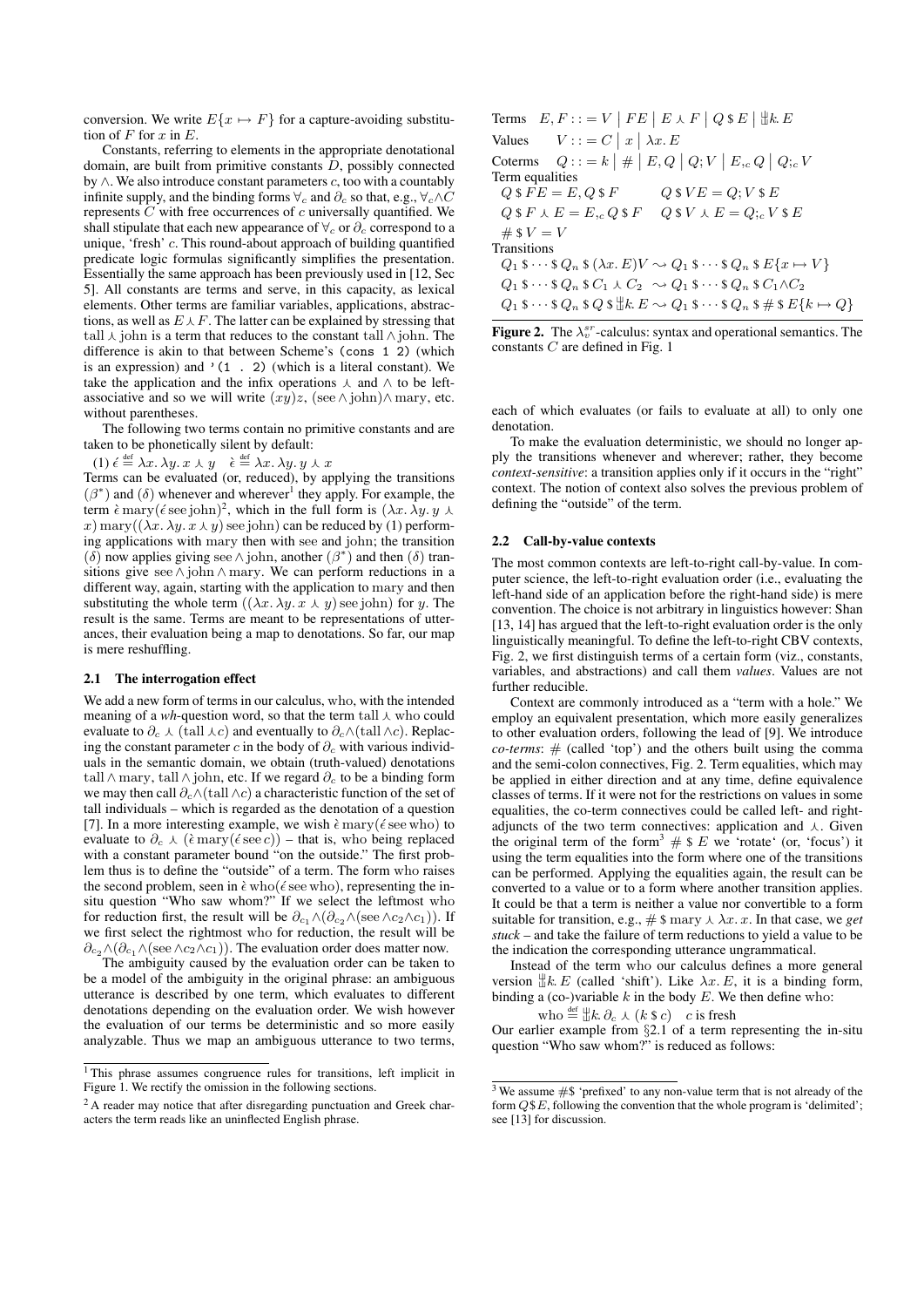(2) # \$è who(é see who) = (é see who), # \$è who  
\n= (é see who), #; è \$ who  
\n⇒ # \$ 
$$
\partial_{c_1} \wedge ((\acute{e} \sec who), \ddot{m}; \grave{e} \& c_1)
$$
  
\n= # \$  $\partial_{c_1} \wedge ((\acute{e} \sec who), \ddot{m}; \grave{e} \& c_1)$   
\n= # \$  $\partial_{c_1} \wedge (\acute{e} \sec who), \ddot{e} \& \grave{e} \& c_1$   
\n= # \$  $\partial_{c_1} \wedge (\acute{e} \sec who), \ddot{e} \& \grave{e} \& c_1$   
\n= #;  $c \partial_{c_1} \& \acute{e} \& \grave{e} \& c_1 (\acute{e} \sec who)$   
\n= #;  $c \partial_{c_1} \& \acute{e} \& \grave{e} \& (2 \times \& \grave{e} \& \grave{e} \& \grave{e} \& \grave{e} \& \grave{e} \& \grave{e} \& \grave{e} \& \grave{e} \& \grave{e} \& \grave{e} \& \grave{e} \& \grave{e} \& \grave{e} \& \grave{e} \& \grave{e} \& \grave{e} \& \grave{e} \& \grave{e} \& \grave{e} \& \grave{e} \& \grave{e} \& \grave{e} \& \grave{e} \& \grave{e} \& \grave{e} \& \grave{e} \& \grave{e} \& \grave{e} \& \grave{e} \& \grave{e} \& \grave{e} \& \grave{e} \& \grave{e} \& \grave{e} \& \grave{e} \& \grave{e} \& \grave{e} \& \grave{e} \& \grave{e} \& \grave{e} \& \grave{e} \& \grave{e} \& \grave{e} \& \grave{e} \& \grave{e} \& \grave{e} \& \grave{e} \& \grave{e}$ 

There is no longer any ambiguity of reductions; in particular, we cannot move  $\grave{\epsilon}$  who of the original term into the context because the corresponding equality requires the moved term be a value, which  $\hat{\epsilon}$  who is not. The complete reduction sequence above well demonstrates the interleaving of transitions with applications of the equalities. In this approach we need no (implicit or explicit) congruence rules. Performing reductions by hand is quite tedious; the accompanying source code includes the interpreter to reduce terms automatically. We used the interpreter to verify all the examples. For that reason and to save space we shall in the following abbreviate reduction sequences, writing  $\rightsquigarrow^*$  for a sequence of transitions interspersed with an arbitrary number of equalities.

A useful variant of who is the term  $\iota$  (called 'input')

 $\iota \stackrel{\text{def}}{=} \frac{1}{10}k$ .  $\lambda x. k$  \$ x  $(3)$ 

which helps, for example, to represent gapped clauses like "Mary sees \_". In the first approximation, we define the silent element \_ (called 'trace') [14] as  $\iota$ 

 $=\stackrel{\text{def}}{=} \iota \quad \check{\epsilon} \stackrel{\text{def}}{=} \lambda x. \lambda y. yx$  $(4)$ 

so that the gapped clause has the following representation and reduction:

#  $\frac{2}{3}$   $\frac{2}{3}$   $\frac{2}{3}$   $\frac{2}{3}$   $\frac{2}{3}$   $\frac{2}{3}$   $\frac{2}{3}$   $\frac{2}{3}$   $\frac{2}{3}$   $\frac{2}{3}$   $\frac{2}{3}$   $\frac{2}{3}$   $\frac{2}{3}$   $\frac{2}{3}$   $\frac{2}{3}$   $\frac{2}{3}$   $\frac{2}{3}$   $\frac{2}{3}$   $\frac{2}{3}$   $\frac{2}{3}$   $\frac{2}{3}$   $\frac{2}{3}$  $(5)$ 

For the full sentence  $(6)$  we have

- $(6)$ John, Mary sees \_
- $(7)$ #  $\sinh(\# \sinh(\# \sinh(\theta))$  $\rightsquigarrow \# \$ ( $\lambda y. y$  john)( $\# \$ )  $\epsilon$  mary( $\epsilon$  see  $\iota$ ))  $\rightsquigarrow^*$  see  $\wedge$  john  $\wedge$  mary

where  $\check{\epsilon}$  is just the reverse application. The original term in (7) had two occurrences of  $#$ \$ – one is on the very left, where we are used to seeing it. The other occurrence is inside the term. That occurrence was 'outside' the gapped clause, which is now embedded in the full sentence. Thus the binding of the variable replacing  $\iota$  should occur not necessarily on the outside of the whole term. Rather, we wish the binding inserted at the (clausal or other such) boundary. Our calculus is capable of such *delimited* control effect: the action of  $\iota$  spreads to the closest dynamic occurrence of a delimiter, which is  $#$ \$. By convention, the form that places the control delimiter is called reset.

One may think that we can easily define  $reset$  as in  $(8)$ 

- $(8)$  $reset \stackrel{\text{def}}{=} \lambda x. \# $x$
- (7)  $\#\$  \$  $\check{\epsilon}$  john(reset( $\check{\epsilon}$  mary( $\check{\epsilon}$  see \_)))  $\rightsquigarrow \# \$ ( $\lambda y. y$ john)(reset( $\epsilon$ mary( $\epsilon$ see $\iota$ )))  $=$  #; ( $\lambda y. y$  john); reset \$  $\epsilon$  mary( $\epsilon$  see  $\iota$ )
	- $\rightsquigarrow^*$  # \$  $\lambda x.$  #; ( $\lambda y.$  y john); reset \$ see  $\lambda x \lambda$  mary
	- $= \lambda x. \# $ (\lambda y. y. \text{pi}) (reset (see \lambda x. \text{mary}))$

Hence if we try to use reset (8) in place of #\$ in (7) we get quite a different, and undesired result,  $(7)$ , because the argument of reset is evaluated before the application of reset. The delimiter remains hidden in the body of reset and fails to delimit the action of  $\iota$ . We shall see below another instance of this problem of 'argument being evaluated too early'.

We introduce another effect  $\rho V$ , called 'output'

$$
\rho \stackrel{\text{def}}{=} \lambda x. \mathop{\perp\!\!\!\!\perp}^{\text{def}} k(k \mathbin{\$} x) x \qquad \text{he} \stackrel{\text{def}}{=} \ell
$$

with the intended meaning of 'marking' the referent of a pronoun, he. The latter is modeled by  $\iota$ . Informally  $\rho V$  is replaced by V at the same time providing V as the input for the closest  $\iota$ ; see [14] for the extensive discussion. Thus the phrase "John's mother saw him" is represented by the term  $\hat{\epsilon}(\hat{\epsilon}(\rho \text{ John}) \text{ mother})(\hat{\epsilon} \text{ see he}).$  The term evaluates to the expected denotation see  $\wedge$  john  $\wedge$  (mother  $\wedge$  john). As is [14], we take mother to be an element of the denotational domain mapping individuals to their mothers.

Let us now consider binding in combination with (raised)  $wh$ questions, borrowing the examples (9) and (11) from [14]. The straightforward combination of the approaches described earlier gives the terms  $(10)$  and  $(12)$ ,

- $Who_i$  = saw his<sub>i</sub> mother  $(9)$
- (10)  $\check{\epsilon}(\rho \text{ who})(\# \text{ $}\& \angle(\acute{\epsilon} \text{ see}(\grave{\epsilon} \text{ he mother})))$
- $(11)$ \*Who<sub>i</sub> did his<sub>i</sub> mother see  $\overline{\phantom{a}}$
- (12)  $\check{\epsilon}(\rho \text{ who})(\# \hat{\epsilon}(\grave{\epsilon} \text{ he mother})(\acute{\epsilon} \text{ see } \underline{\hspace{0.5cm}}))$

which both evaluate to denotations of questions. We thus failed to rule out  $(11)$ .

The solution to the problems of *reset* representation  $(7')$  and over-generation (11) was proposed by Shan [14]. He introduced a singleton type () and thunks  $\lambda$ (). E. We then write our earlier examples as

- $(4_1)$   $=$   $\stackrel{\text{def}}{=}$   $\iota$  ()
- $(7_1)$  #  $\frac{2}{5} \check{\epsilon}(\lambda)$ . john)(#  $\frac{2}{5} \check{\epsilon}$  mary( $\acute{\epsilon}$  see \_))
- $(10_1) \; \check{\epsilon}(\lambda).(\rho \, \text{who}))(\# \; \& \; \check{\epsilon} \; \text{__}(\check{\epsilon} \, \text{see}(\check{\epsilon} \, \text{he} \, \text{mother})))$
- $(12_1) \; \check{\epsilon}(\lambda).(\rho \, \text{who}) (\# \; \hat{\epsilon}(\grave{\epsilon} \text{ he mother})(\acute{\epsilon} \text{ see } \_))$

so that  $(7<sub>1</sub>)$  and  $(10<sub>1</sub>)$  give respectively the same results as  $(7)$  and  $(10)$ , whereas  $(12<sub>1</sub>)$  gets stuck as desired, correctly ruling out the phrase (11). Alas, the new definition of trace,  $(4<sub>1</sub>)$ , makes us rewrite (7), using  $\lambda$ (). john rather than just john, see (71). An individual thus is represented sometimes by the corresponding constant (of the type e, as we will see), sometimes by the thunkified constant of, albeit isomorphic, but still different type ()  $\rightarrow$  e. Uniformity of the analyses suffers.

#### 3. **Call-by-name calculus**

Our development culminates in a CBN delimited-control calculus presented in Fig. 3. We have two forms of functions: strict  $\lambda^{\dagger} u$ . E (binding *strict variables u*) and general  $\lambda x$ . E. Strict functions are familiar from CBV calculi; they can only be applied to values (because, for example, they do semantic operations on values such as lookup, concatenation, etc). In particular,  $\epsilon$ ,  $\epsilon$  and  $\rho$  are now defined as strict:

13) 
$$
\epsilon \stackrel{\text{def}}{=} \lambda^1 u. \lambda^1 v. u \lambda v \quad \epsilon \stackrel{\text{def}}{=} \lambda^1 u. \lambda^1 v. v \lambda u
$$
  
 $\rho \stackrel{\text{def}}{=} \lambda^1 u. \parallel k. (k \ \$ u) u$ 

From the point of view of strict functions, our language is (or, embeds) the earlier  $\lambda_v^{sr}$ . General functions however – which can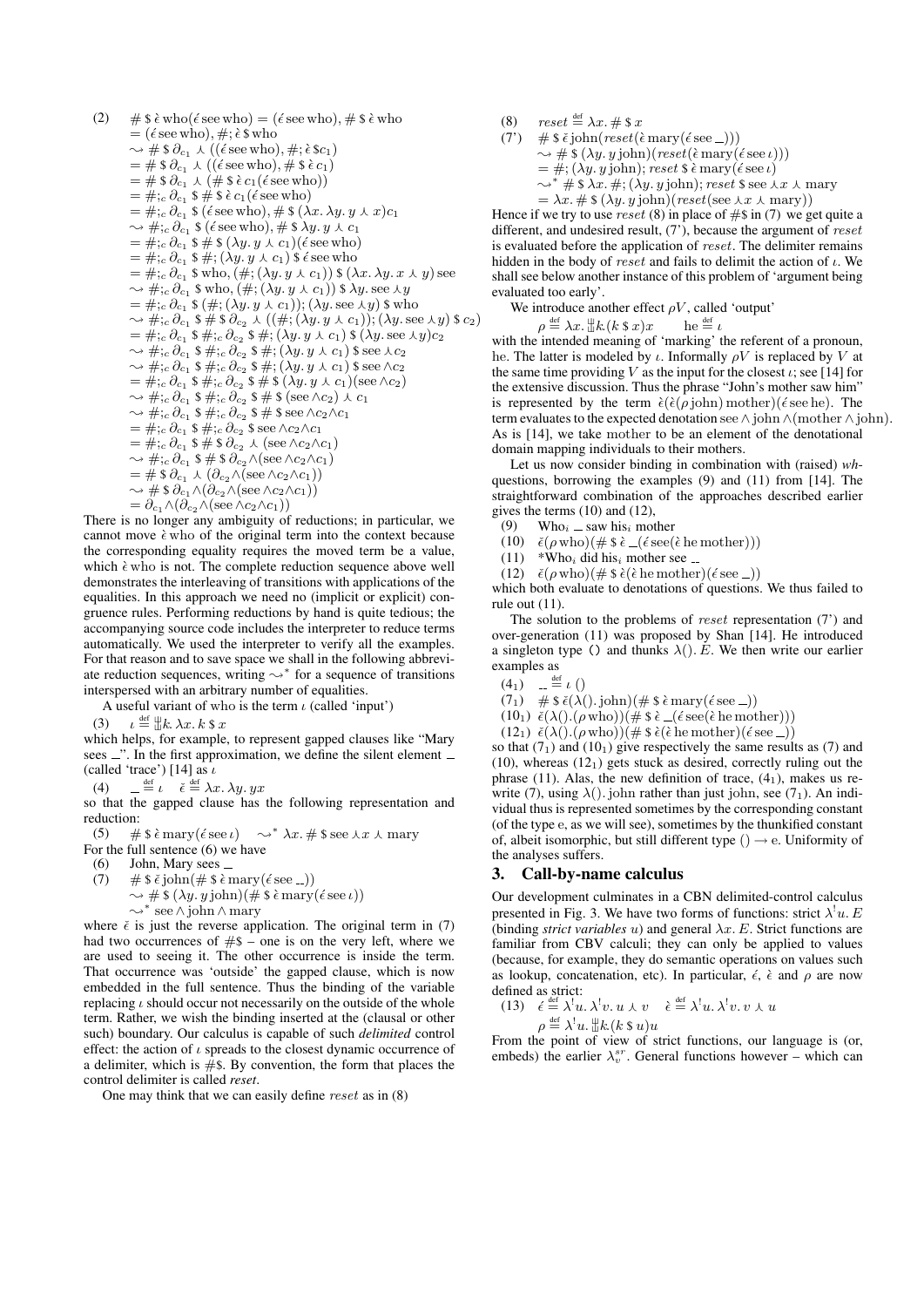Terms  $E, F ::= V \mid x \mid FE \mid E \wedge F \mid Q \$  E \mid \exists k : S. E Values  $V ::= C \mid u \mid \lambda x : T \in W$ Strict Values  $W ::= \lambda^1 u: U. E$ Coterms  $Q ::= k \mid # \mid E, Q \mid Q; W \mid E, c \mid Q; c \mid V$ Term equalities  $Q \$   $FE = E$ ,  $Q \$   $F$   $Q \$   $W$   $E = Q$ ;  $W \$   $E$  $Q$  \$  $F \wedge E = E_{,c} Q$  \$  $F \quad Q$  \$  $V \wedge E = Q_{,c} V$  \$  $E$  $#$  \$  $V = V$ **Transitions**  $Q_1$  \$  $\cdots$  \$  $Q_n$  \$  $(\lambda x. E)F \sim Q_1$  \$  $\cdots$  \$  $Q_n$  \$  $E\{x \mapsto F\}$  $Q_1$  \$  $\cdots$  \$  $Q_n$  \$  $(\lambda^!x, E)V \sim Q_1$  \$  $\cdots$  \$  $Q_n$  \$  $E\{x \mapsto V\}$  $Q_1$  \$  $\cdots$  \$  $Q_n$  \$  $C_1 \wedge C_2$   $\sim Q_1$  \$  $\cdots$  \$  $Q_n$  \$  $C_1 \wedge C_2$  $Q_1$  \$  $\cdots$  \$  $Q_n$  \$  $Q$  \$  $\sharp k. E \sim Q_1$  \$  $\cdots$  \$  $Q_n$  \$  $\sharp$  \$  $E\{k \mapsto Q\}$ 



substitute in an arbitrary term<sup>4</sup>, even  $\iota$  – add expressiveness. The general functions and the corresponding transition are the *only* difference of the present CBN calculus from the CBV one in §2.2.

The calculus is typed and of Church-style: all binders,  $\lambda$  and  $\frac{11}{11}$ , are annotated with types, Fig. 4. We disregard the types and type annotations for now since they are irrelevant for evaluation.

We go back to the simpler expression for  $\equiv$  as just  $\iota$ , see (4). The term (10) representing (9) now evaluates as follows

$$
(10_2) \# \$ \tilde{\epsilon}(\rho \text{ who})(reset(\tilde{\epsilon} _{-(\epsilon \text{see}(\tilde{\epsilon} \text{he} \text{ mother}))))= (reset(\tilde{\epsilon} _{-(\epsilon \text{see}(\tilde{\epsilon} \text{he} \text{ mother})))), # \$ \langle \lambda x. \lambda y. yx \rangle (\rho \text{ who})\sim (reset(\tilde{\epsilon} _{-(\epsilon \text{see}(\tilde{\epsilon} \text{he} \text{ mother})))), # \$ \lambda y. y(\rho \text{ who})= # \$ (\lambda y. y(\rho \text{ who})) (reset(\tilde{\epsilon} _{-(\epsilon \text{see}(\tilde{\epsilon} \text{he} \text{ mother}))))\sim # \$ (reset(\tilde{\epsilon} _{-(\epsilon \text{see}(\tilde{\epsilon} \text{he} \text{ mother}))))(\rho \text{ who})= (\rho \text{ who}), # \$ (\lambda x. # \$ x)(\tilde{\epsilon} _{-(\epsilon \text{see}(\tilde{\epsilon} \text{he} \text{ mother})))\sim (\rho \text{ who}), # \$ * \$ (\tilde{\epsilon} _{-(\epsilon \text{see}(\tilde{\epsilon} \text{he} \text{ mother})))= (\rho \text{ who}), # \$ \langle (\tilde{\epsilon} \text{see}(\tilde{\epsilon} \text{he} \text{ mother})), #); \tilde{\epsilon} \text{ s}\rangle\sim * (\rho \text{ who}), # \$ \lambda x. # \$ \tilde{\epsilon} x(\epsilon \text{see}(\tilde{\epsilon} \text{he} \text{ mother}))= # \$ (\lambda x. # \$ \tilde{\epsilon} x(\epsilon \text{see}(\tilde{\epsilon} \text{he} \text{mother})))(\rho \text{ who})\sim # \$ * \$ \tilde{\epsilon} (\rho \text{ who})(\epsilon \text{see}(\tilde{\epsilon} \text{he} \text{mother})and eventually yields  $\partial_c \wedge (\text{see} \wedge (\text{mother} \wedge c) \wedge c) - \text{which is the}$
$$

correct denotation for (9). We note several instances of substituting the effectful term  $(\rho \text{ who})$  in the body of functions (viz., in the third and the last lines of the reduction sequence). We also note the appearance of reset as defined in (8). Unlike the CBV calculus, that straightforward definition now works as intended.

### 3.1 Types

The type system is presented in Figure 4. The system is similar to the one introduced in [9] for a CBV calculus with so-called 'dynamic' delimited control; we refer to the latter paper for more detailed description. The type system distinguishes pure terms, whose evaluation incurs no effect, i.e., includes no  $\frac{11}{4}$ -transitions – in *any* context and in *any* environment binding terms' free variables, if any. Such terms are given pure types. The types  $S \downarrow U$  of terms that may have an effect (at least in some environments) and the types of co-terms  $U_1 \uparrow U_2$  can be regarded 'arrow' types (similar to the types of functions), only built from *implications* of a different sort; see [9] for more discussion. A notable difference from the latter's type system is that the range (i.e., the consequent) of these new implications is always a pure type. The domain of a co-type is also always pure: according to the operational semantics, plugging an expression into a context demands the evaluation of the expression. A reified captured context can be a general rather than a strict function however.

Types  $T :: = U \mid S \downarrow U$ Pure types  $U$ :: =  $U \rightarrow T | T \rightarrow T | B$ Base types  $|e|B \rightarrow B$ Cotypes  $S := U \uparrow U$  $\begin{aligned} [u:U] \ \vdots \ \overline{E:T} \ \overline{\lambda^1 u:U.E:U\to T} \ \lambda^1 \end{aligned}$  $[x : T_1]$ <br>  $E : T_2$ <br>  $\overline{\lambda x : T_1 \cdot E : T_1 \rightarrow T_2}$  $[k:S]$ <br>  $\qquad \qquad \stackrel{\cdot}{\#} \S E : U$ <br>  $\qquadexists k : S. E : S \downarrow U$  $[u:U_1]$ <br>  $\vdots$ <br>  $Q \$ u:U_2$ <br>  $\overline{Q:U_1 \uparrow U_2}$   $\uparrow \text{I}$  $\frac{E_1 : (B_2 \to B) \quad E_2 : B_2}{E_1 \land E_2 : B} \to E$  $\frac{F:U_1 \to T \quad E:U_2 \quad U_2 \leq U_1}{FE:T} \to E$  $F: U_1 \longrightarrow T_1$   $E: U_2 \uparrow U_I \downarrow U_R$  $[u:U_2 \quad k:U_I \uparrow U_R]$  $\frac{\vdots}{\begin{array}{cc} k \in F u : T \end{array}} E_1 \rightarrow E_1$  $\frac{F: T_1 \to T \quad E: T_2 \quad T_2 \leq T_1}{FE: T} \to E$  $F: U_1 \uparrow U_I \downarrow U_R$   $E: T_2$  $[u:U_1 \quad k:U_I \uparrow U_R]$  $\frac{E:T_2}{FE:T} \xrightarrow{k \in uE:T} \rightarrow E_1$  $\frac{Q:U_1\uparrow U \quad E:U_2 \quad U_2 \leq U_1}{Q\$\&E:U} \uparrow E$  $Q : S_1 \quad E : S_2 \downarrow U \quad S_1 \leq S_2$ <br> $Q \$  E : U  $Q:U_I\uparrow U_R$   $E:U$  $Q \in E: U \uparrow U_I \downarrow U_R$ <sup>C</sup>  $Q: U_I \uparrow U_R$   $E: S \downarrow U_2$   $U_2 \leq U_I$  $Q \in E : S \downarrow U_R$ Typing of constants ...<br>john : e mary : e

$$
100 \text{ m} \cdot \text{m} \cdot \text{m}
$$

tall :  $e \rightarrow t$  mother :  $e \rightarrow e$  see :  $e \rightarrow e \rightarrow t$ c: e  $\forall c : t \rightarrow t \quad \partial_{c} B : B \rightarrow (e \rightarrow B)$ 

$$
\frac{C_1:(B_2 \rightarrow B) \quad C_2:B_2}{C_1 \wedge C_2:B}
$$

Figure 4. Types in the  $\lambda_n^{sr}$ -calculus

The other difference from [9] is yet another arrow type,  $U \rightarrow T$ , corresponding to strict functions. Strict and general functions have different types. The sub-language of constants is also typed (with so-called 'base types' and its own arrow  $B \to B$ , for which there is no introduction rule); we see the operation  $\land$  is actually the application in the sub-language. The typing uses an auxiliary relation  $Q \not\subset E$ : T defined in the same figure. The typing rules also depend on the subtyping relation  $T_1 \leq T_2$  defined in Figure 5.

It may appear that the type system is missing rules, for example, to type  $#$ . That co-term however is typeable using the existing rules: we note first that for any populated pure type  $U$  there is a value of that type; let  $V: U$  be such a value. From the equality

<sup>&</sup>lt;sup>4</sup> In our presentation of the calculus, we therefore distinguish regular variables  $x$ , which can be substituted by any term, from strict variables  $u$ , which can only be substituted by values.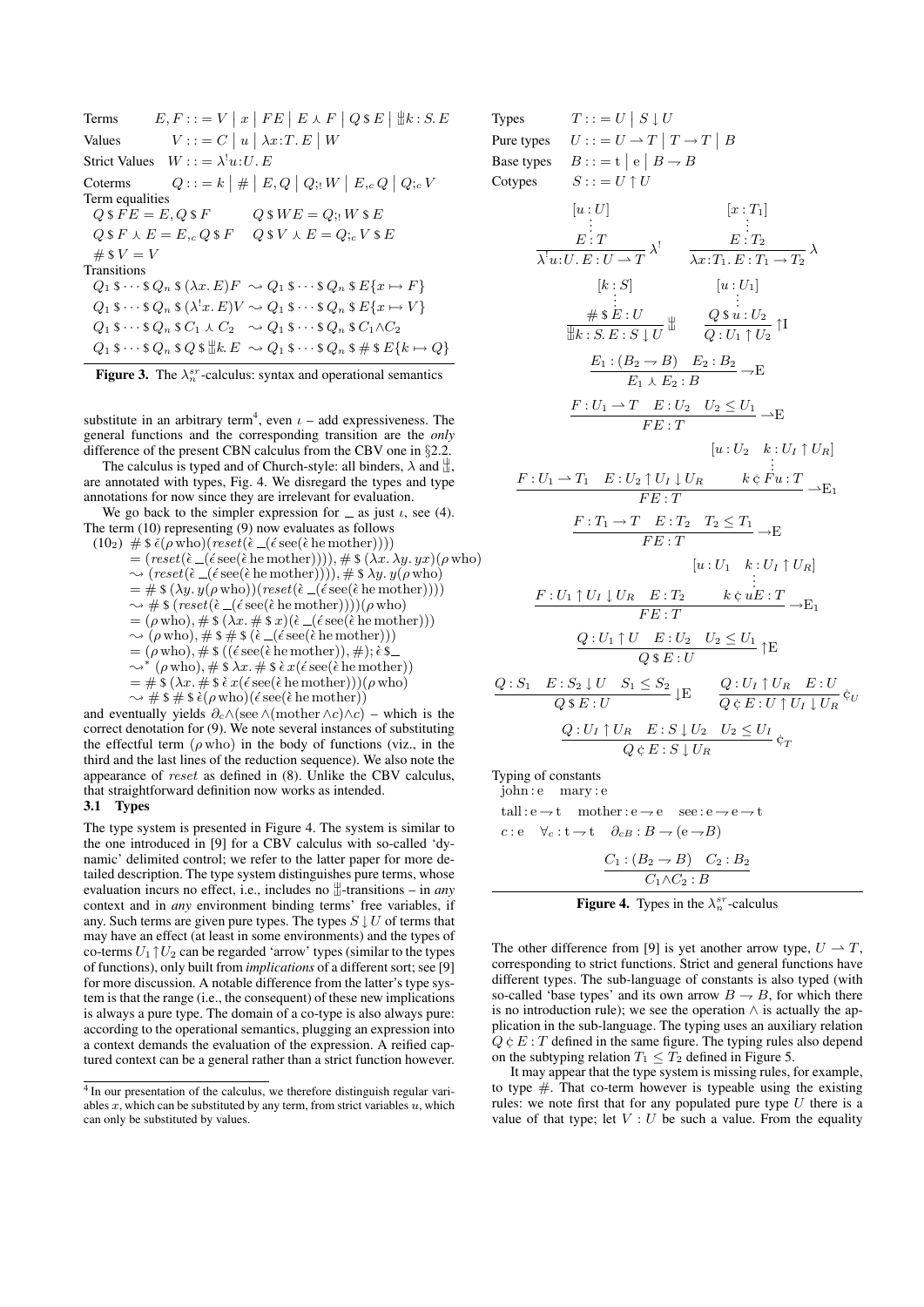$$
\begin{array}{lll} \hline & U \leq U_A & U_I \leq U_R & U'_A \leq U_A & T_R \leq T'_R \\ \hline T \leq T & U \leq U_A \uparrow U_I \downarrow U_R & (U_A \rightarrow T_R) \leq (U'_A \rightarrow T'_R) \\ & & (T_A \rightarrow T_R) \leq (T'_A \rightarrow T'_R) & (U_A \rightarrow T_R) \leq (U'_A \rightarrow T'_R) \\ & & (U_A \leq U'_A \rightarrow T_R) \leq (T'_A \rightarrow T'_R) & (U_A \rightarrow T_R) \leq (U'_A \rightarrow T'_R) \\ & & (U_A \uparrow U_I \downarrow U_R) \leq (U'_A \uparrow U'_I \downarrow U'_R) & (U_A \uparrow U_I) \leq (U'_A \uparrow U'_I) \\ \hline \end{array}
$$

Figure 5. Subtyping relation for types and co-types

#  $V = V$  we conclude that the left-hand side has the type U as well. By applying the rule  $\uparrow$ I we obtain  $\# : U \uparrow U$ . The other term equalities likewise let us derive the typing rules for other co-terms.

Our type system is sound: a typed term does not get stuck and so shall evaluate to a denotation. In particular, the type system has the subject-reduction property. The type system for our Churchstyle calculus is decidable: The accompanying source code presents the constructive proof, the implementation of the terminating type reconstruction algorithm in Twelf.

As just mentioned our calculus is Church style and so bound variables are annotated with types (our Twelf implementation can in some cases infer the annotations). Therefore, terms such as who,  $\iota$ , etc., which contain binding forms, must be type-annotated correspondingly:

$$
\begin{aligned}\n\text{who}_B &\stackrel{\text{def}}{=} \mathcal{L} \, \mathcal{L} : \mathcal{L} \uparrow B. \, \partial_{c} \, B \, \lambda \, (k \, \mathsf{S} \, c) \quad c \text{ is fresh} \\
\iota_{TS} &\stackrel{\text{def}}{=} \mathcal{L} : S. \, \lambda x : T. \, k \, \mathsf{S} \, x \\
\rho_{U_1 U_2} &\stackrel{\text{def}}{=} \lambda^1 u : U_1. \, \mathcal{L} \, \mathcal{L} : U_1 \uparrow (U_1 \rightarrow U_2). (k \, \mathsf{S} \, u) u\n\end{aligned}
$$

The constant  $\partial_{c}B$  also bears the annotation, for the type of its 'body.' The corresponding typing rule in Figure 4 ensures then that the denotation  $\partial_{c} t \wedge (tall \wedge c)$  (seen in §2.1) has the type e  $\rightarrow$  t. The type demonstrates that the denotation is not a proposition; rather, it is a characteristic function – in our case, of a set of tall individuals, the set of the true answers to the question "Who is tall?" (see [7] for discussion).

The immediate application of types is to make correct predictions for binding in *wh*-questions, using the earlier examples (9) and (11) (repeated below for ease of reference):

- (9) Who<sub>i</sub>  $\equiv$  saw his<sub>i</sub> mother
- (10)  $\check{\epsilon}(\rho \text{ who})(\# \text{ $}\&=(\acute{\epsilon} \text{ see}(\grave{\epsilon} \text{ he mother})))$
- $(11)$  \*Who<sub>i</sub> did his<sub>i</sub> mother see  $\equiv$
- (12)  $\check{\epsilon}(\rho \text{ who})(\# \hat{\epsilon}(\grave{\epsilon} \text{ he mother})(\acute{\epsilon} \text{ see } \underline{\hspace{0.2cm}}))$

The corresponding terms  $(10)$  and  $(12)$  both successfully evaluate in CBV if  $\equiv$  is defined as  $\iota$ , see (4). The terms also successfully evaluate in *untyped* CBN, using the same definition of  $\Box$ . Indeed, if both he and  $\equiv$  are defined to be the same  $\iota$ , it makes no difference whether the trace occurs before or after the pronoun, and so we cannot rule out the latter case. Here is where the types help.

Although he and  $\equiv$  are indeed the same modulo type annotations, the annotations set them apart:

(14) 
$$
\text{he}_S \stackrel{\text{def}}{=} \iota_{eS} \quad -TS \stackrel{\text{def}}{=} \iota_{TS}
$$

Both terms have the type of the same form:  $S \downarrow (T \rightarrow U)$ . In he, however,  $T$  is fixed to be the pure type e. This type assignment is expected: informally, a pronoun expects an individual as 'input'. Trace has no restrictions on the type  $T$ . With these annotations, (10) is well-typed but (12) cannot be typed. Indeed, the subterm of the latter  $(\# \$ \dot{\epsilon}(\dot{\epsilon} \text{ he mother})(\dot{\epsilon} \text{ see } \_)),$  being equal to (mother,  $(((\acute{e} \text{ see } \_), \#); \grave{e})$ );  $\grave{e}$  \$ he, has the type  $\acute{e} \rightarrow U$  for some U according to the rule  $\downarrow$  E of Fig. 4. The subterm cannot therefore be applied to  $(\rho \text{ who})$  because the latter is an effectful term and cannot have the pure type e. Thus we make the correct predictions for binding in *wh*-questions without resorting to thunks and the accompanying type raising, preserving the uniformity of the analyses.

For illustration, here is the term (10) with all type annotations: #  $\frac{2}{\pi}$   $\check{\epsilon}(\rho_{e^{\frac{t}{\kappa}}}$  who<sub>t</sub> $)(\text{reset}(\hat{\epsilon} - \text{TS}(\hat{\epsilon} \text{ see}(\hat{\epsilon} \text{ he}_{e^{\frac{t}{\kappa}}} \text{ mother}))))$ where  $S = e \uparrow (e \rightarrow t)$   $T = S \downarrow (e \rightarrow t)$ 

The reconstructed type of the whole term is  $e \rightarrow t$ , the type of questions. The type annotation on  $\equiv$  demonstrates that trace may accept an effectful term such as  $\rho$  who.

### 3.2 Superiority

We now apply the typed CBN calculus to the analysis of superiority. This application turns out quite straightforward and analogous to the analyses of binding in *wh*-questions in the previous section. Once again we borrow our examples, (15) and (17), from [14]. These phrases are represented as terms (16) and (18) in our cal-

- culus.<br> $(15)$  $W$ ho  $\equiv$  saw who?
	- (16)  $\#\$  \$  $\check{\epsilon}$  who(*reset*( $\hat{\epsilon}$  ( $\check{\epsilon}$  see who)))
	- $(17)$  \*Who did who see  $-?$
- (18)  $\#\$  \$  $\check{\epsilon}$  who $(reset(\grave{\epsilon}$  who $(\acute{\epsilon}$  see  $_{\perp}))$

The term (16) evaluates to  $\partial_{c_1} \wedge (\partial_{c_2} \wedge (\see \wedge c_2 \wedge c_1))$ , which is the expected denotation. This result is anticipated by the fact that (16) is well-typed. Here is that term with the explicit type annotations:

$$
\hat{\#} \hat{\ast} \check{\epsilon} \text{ who}_{e \to t} (reset(\hat{\epsilon}_{-TS}(\acute{\epsilon} \text{see who}_{t})))
$$
  
where  $S = e \upharpoonright (e \to t)$   $T = S \downarrow (e \to e \to t)$ 

The reconstructed type of the whole term is  $e \rightarrow e \rightarrow t$ , the type of denotations of double questions. The types are quite informative: one sees at a glance that the left-most who is evaluated before the right-most one. The right-most who is replaced by a variable of the type e bound outside of the term of the type t. The left-most who is too replaced by a variable of the type e, bound outside of the term of the type  $e \rightarrow t$  – that is, the latter binding is outermost.

In contrast, (18) cannot be typed no matter which annotations we may assign to who and trace. In fact, even the simpler (20), corresponding to (19), cannot be typed.

 $(19)$  \*Mary, who see  $-$ ?

(20)  $\#\$   $\check{\epsilon}$  mary( $reset(\check{\epsilon}$  who( $\check{\epsilon}$  see  $\_)$ ))

The problem lies with the subterm  $\epsilon$  who $\epsilon$  ( $\epsilon$  see  $-rs$ ), for which we attempt the detailed derivation below. To keep the derivation as general as possible, we fix no concrete type for  $B$  and  $T$ ; as we shall see, the typing of  $\epsilon$  see  $_{-TS}$  requires S be e  $\uparrow U_1$  for some  $U_1$ . who<sub>B</sub>: e  $\uparrow B \downarrow (e \rightarrow B)$  by  $\downarrow$ 

$$
\begin{array}{ll}\n\dot{\epsilon} \equiv (\lambda^! u : e. \lambda^! v : e \to t. v \star u) : e \to (e \to t) \to t \text{ by } \lambda^!.\n\\
(k : B \uparrow (e \to B)) \; \dot{\varphi} \; \dot{\epsilon}(u : e) : ((e \to t) \to t) \uparrow B \downarrow (e \to B) \\
\text{by } \to \to \, \dot{\zeta}_U \\
\dot{\epsilon} \equiv \lambda^! u : e \to e \to t. \lambda^! v : e. u \star v : (e \to e \to t) \to e \to (e \to t) \\
\dot{\epsilon} \equiv e \to (e \to t) \quad \text{by } \to \to \text{E} \\
\text{see } : e \to (e \to t) \quad \text{by } \to \text{E} \\
\text{and} \\
(k : U_1 \uparrow (T \to U)) \; \dot{\varphi} \; (\dot{\epsilon} \equiv e) : (e \to t) \uparrow U_1 \downarrow (T \to U) \\
\dot{\epsilon} \equiv e \to (e \to t) \uparrow U_1 \downarrow (T \to U) \quad \text{by } \bot \\
(\dot{\epsilon} \equiv v \to t) \uparrow (e \to t) \uparrow U_1 \downarrow (T \to U) \quad \text{by } \to \text{E} \\
(\dot{\epsilon} \equiv v \to e \to t) \uparrow (e \to t) \uparrow U_1 \downarrow (T \to U) \quad \text{by } \to \text{E} \\
(\dot{\epsilon} \equiv v \to e \to t) \downarrow (e \to t) \uparrow (e \to t) \to (e \to e \to e \to t) \\
\text{if } (k : B \uparrow (e \to B)) \; \dot{\varphi} \; ((u : (e \to t) \to t) (\dot{\epsilon} \equiv e \to x) : \top T_R \\
(u : (e \to t) \to t) (\dot{\epsilon} \equiv e \to (e \to t) \to t) \downarrow (T \to U) \text{ by } \to \text{E} \\
(k : B \uparrow (e \to B)) \; \dot{\varphi} \; (E \to t) \downarrow (T \to U) : t \uparrow U_1 \downarrow (e \to B) \\
(k : B \uparrow (e \to B)) \; \dot{\varphi} \; (E \to t) \downarrow (T \to U) \text{ by } \bot \text{E} \\
\text{and} \\
(k : B \uparrow (e \to B)) \; \dot{\varphi} \;
$$

by  $\varphi_T$  if  $(T \to U) \leq B$ The last line of the derivation includes the subtyping condition  $(T \to U) \leq B$ , which came from the side-condition of the rule  $\zeta_T$ . Figure 5 demonstrates that this subtyping relation cannot hold no matter what T, U and B are. The subterm  $\epsilon$  who $_B$ ( $\epsilon$  see  $_{-TS}$ ) and hence (20) and (18) are untypeable.

We observe the other benefit of typing: ruling out the phrases like (17) and (19) on the basis of the failure to type a single subterm. If a subterm cannot be typed, the whole term cannot be typed. In contrast, in a calculus with (control) effects the failure to reduce a closed subterm on its own does not imply at all that a sentence with that subterm gets stuck.